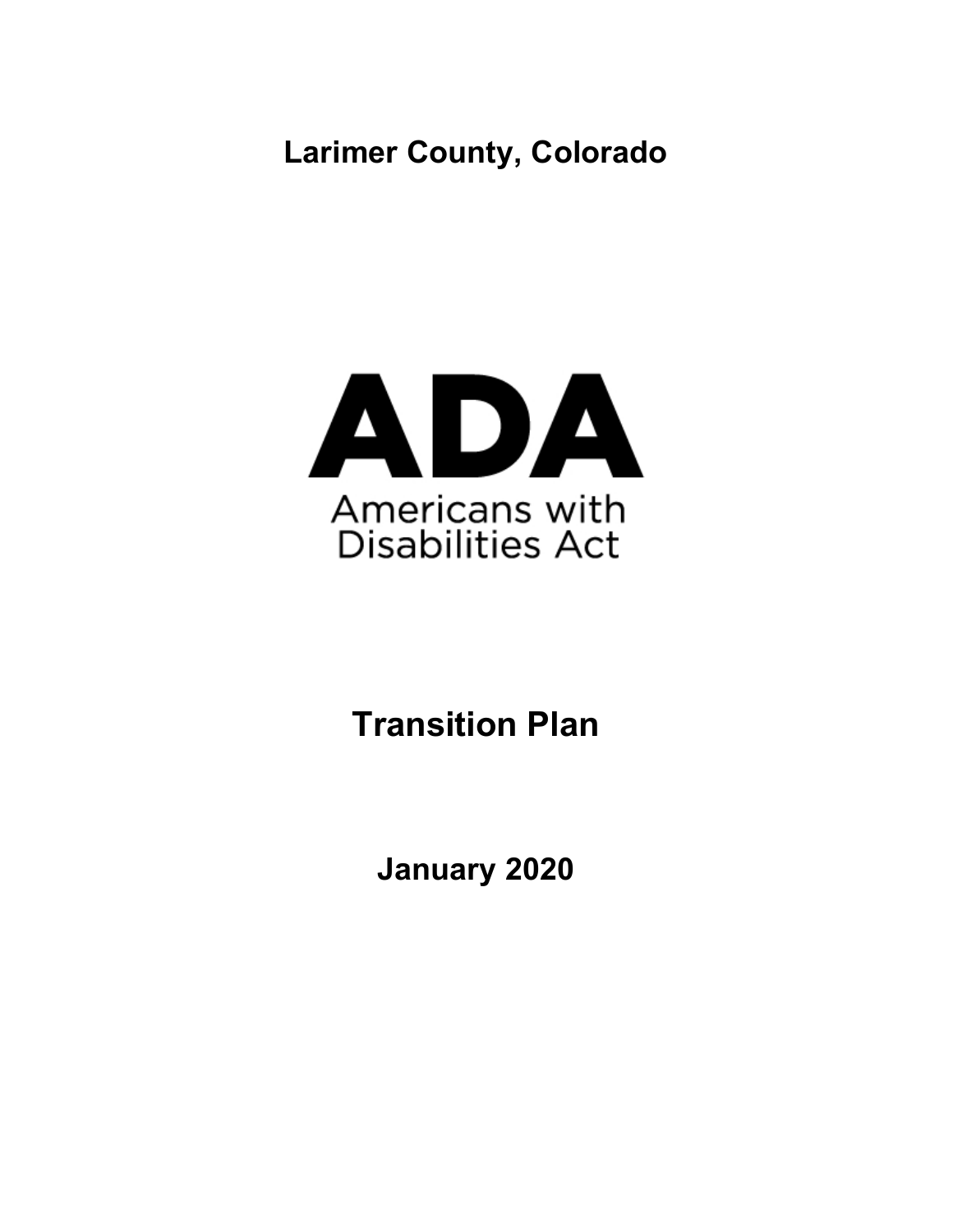# **Background**

 The Americans with Disabilities Act ("ADA"), enacted on July 26, 1990, and updated on September 14, 2010, provides comprehensive civil rights protections to individuals with disabilities in the areas of employment, state and local government services, public accommodations and telecommunications.

 This Federal civil rights regulation implements Title II of the ADA, which applies to state and local governments. The Title II regulations are similar and based on the earlier Rehabilitation Act of 1973 Section 504 as amended, which prohibits discrimination based on disability in federally assisted programs and activities. Title II of the ADA essentially extends the nondiscrimination mandate of section 504 to all State and local government services, programs, and activities including those provided by Larimer County. To assist with the ongoing process of ensuring ADA compliance Larimer County developed the following Transition Plan.

# **Transition Plan**

 The 1991 ADA regulations required all public entities, regardless of size, to evaluate their services, policies, practices and facilities to determine whether the entity's programs, when viewed in their entirety, were accessible to persons with disabilities. In addition, public entities with 50 or more employees were required to develop a transition plan detailing any structural changes that would be undertaken to achieve program access and specifying a time frame for their completion. Larimer County invites interested individuals to participate in the self-evaluation and transition planning processes by submitting comments. While the 2010 regulation does not specifically require public entities to conduct a new self-evaluation or develop a new transition plan, Larimer County continues to evaluate its services, programs, activities and facilities, as documented in this Transition Plan.

## **ADA Coordinator**

 Public entities with 50 or more employees are required to designate at least one responsible employee to coordinate ADA compliance. The County currently has the following responsible employee

> Donna J. Notter, ADA Coordinator 400 W. Oak Street, Suite 4000 Fort Collins, CO 80521 Phone: 970-498-5967 TTY: Colorado Relay – 711 Risk Management Email: [accessibility@larimer.org](mailto:accessibility@larimer.org)

 The County's ADA Coordinator coordinates Larimer County's efforts to comply with the ADA and investigate any complaints or allegations that the County has violated the ADA. The coordinator also assists County departments in making "reasonable modifications" in their usual way of doing things when necessary to accommodate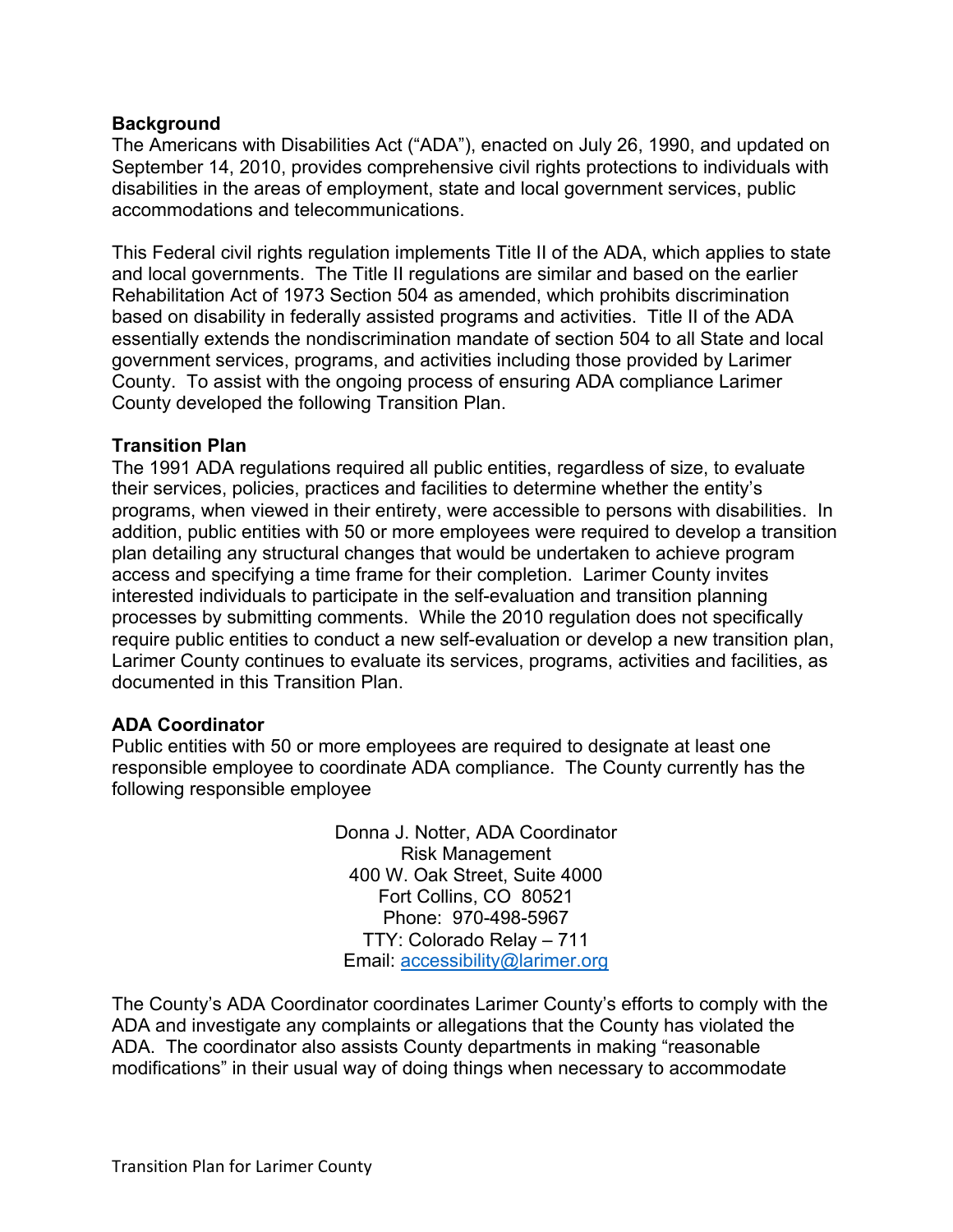people with disabilities. Citizens who have concerns with the accessibility of a County service, activity, program or facility should contact the ADA Coordinator for assistance.

 Individuals with disabilities who require auxiliary aids and service should contact the individual listed as the point of contact for that service, activity or program.

# **Auxiliary Aids and Services**

 Communicating successfully is an essential part of providing service to the public. Larimer County attempts to make its written and spoken communications as clear and understandable to people with disabilities as it does for those without disabilities. Larimer County has taken steps necessary to communicate effectively with people who have disabilities, through auxiliary aids such as readers, sign language interpreters, assistive listening systems and devices, open and closed captioning, text telephones (TTYs), video conferences, website information, information provided in large print, Braille, Audible or electronic formats, and other tools for people who have communication disabilities.

 Because the nature of communications differs from program to program, the County attempts to be flexible in determining effective communication solutions. The goal is to find a practical solution that fits the circumstances, taking into consideration the nature, length, and complexity of communication, as well as the person's normal method(s) of communication. What is required to communicate effectively when a person attends a Commissioner's meeting is very different from what is required to communicate when paying a property tax bill. Larimer County training includes information on the County's responsibility to effectively communicate with people who have communication limitations.

# **Website Accessibility**

 Since the enactment of the ADA in 1990, the Internet has dramatically changed the way Larimer County does business. Larimer County makes much of its information about services, programs, and activities available to the public by posting it on the Larimer County website. As a result, people can easily access information seven days a week, 24 hours a day. Many County services and activities are also provided on websites because the public can participate in them at any time of day and without the assistance of County personnel. Larimer County provides qualified individuals with disabilities equal access by complying with WCAG 2.0 standards and by making web pages available in text format for individuals who use screen readers. However, technology is changing, and website designers use creative and innovative ways to present web- based materials. These changes may involve new and different access problems and solutions for people with disabilities. Individuals with questions about the accessibility of the County's website should contact County ADA Coordinator Donna Notter who will coordinate with the Web Master regarding any changes.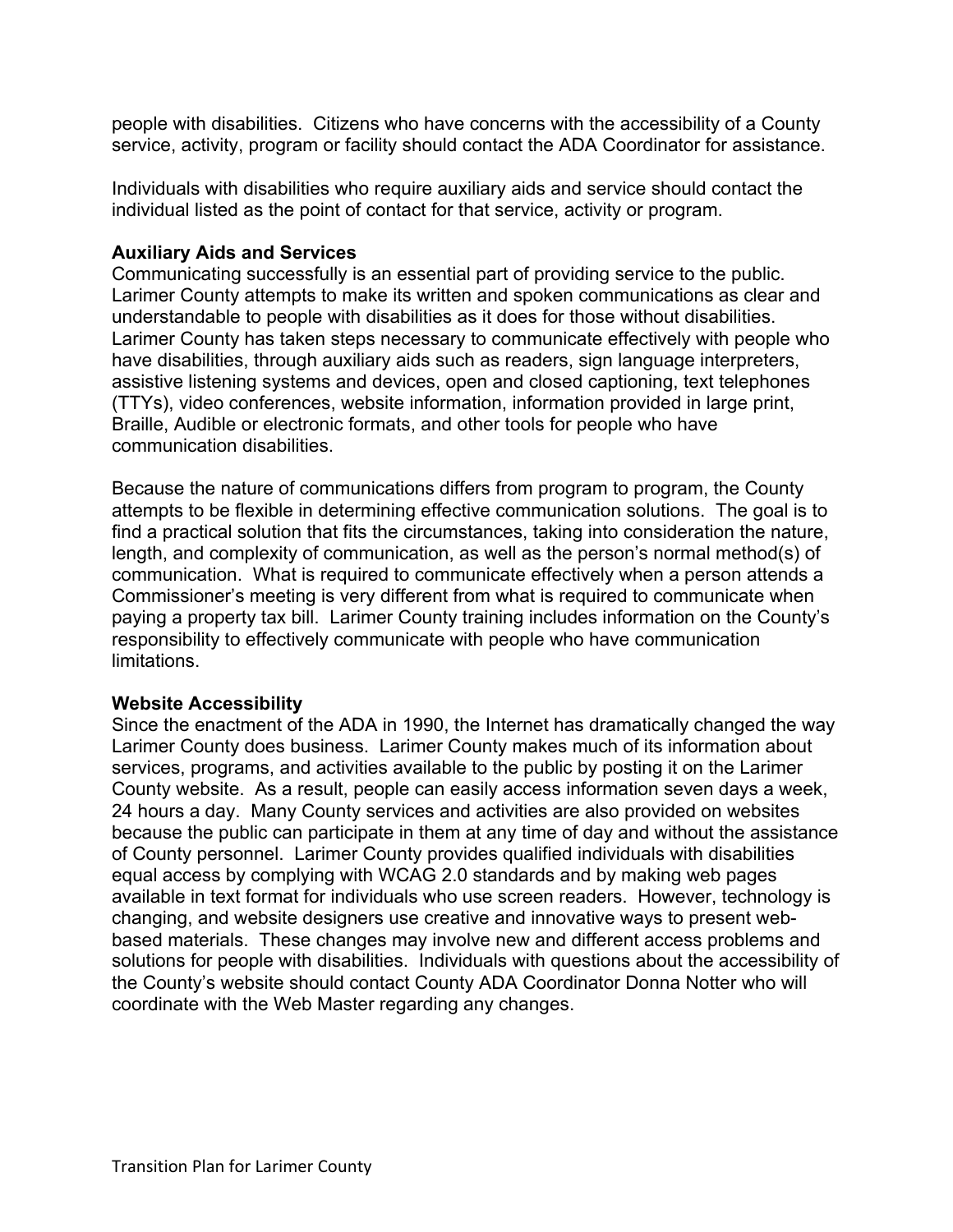# **Grievance Procedures**

 This grievance procedure may be used by anyone who wishes to file a complaint alleging discrimination based on disability in the provision of services, activities, programs or benefits by Larimer County Government.

 The grievance/complaint should be in writing and contain information about the alleged discrimination such as name, address, phone number of complainant and location, date and description of the problem. Alternative means of filing complaints, such as personal interviews or a tape recording of the complaint, will be made available for persons with disabilities upon request.

# **Procedure**

 An individual who believes he or she has been discriminated against on the basis of disability in the provision of services, activities, programs or benefits by an agency of Larimer County Government should, if possible, try to resolve the issue locally with the director or supervisor of the program or services. If this informal attempt at resolution is unsuccessful, the complainant shall follow these steps.

# **Step 1: Grievance**

 Fill out all the information requested on the ADA Title II Grievance Form. Mail, email or hand deliver the completed form to the ADA Coordinator. If the complainant needs a reasonable accommodation to communicate his or her complaint, such as an interpreter or an alternative format, it should be listed on the complaint form so that the ADA Coordinator can arrange for an accommodation for effective communication. ADA complaints must be filed within 60 calendar days after the discriminatory action or situation was alleged to have occurred.

> Donna J. Notter, ADA Coordinator 200 West Oak Street, Suite 4000 P.O. Box 1190 Fort Collins, CO 80522 TTY: Colorado Relay – 711 Larimer County Government Phone: 970/498-5967 Email: [accessibility@larimer.org](mailto:accessibility@larimer.org)

## **Step 2: Meet with the ADA Coordinator for Larimer County or her designee**

 Within 15 business days after the complaint is received by the ADA Coordinator, the Coordinator or her designee will meet with the individual or contact him or her regarding his or her complaint.

 If it is determined that the individual is a qualified individual with a disability under the ADA, the ADA Coordinator or her designee will attempt to resolve the complaint.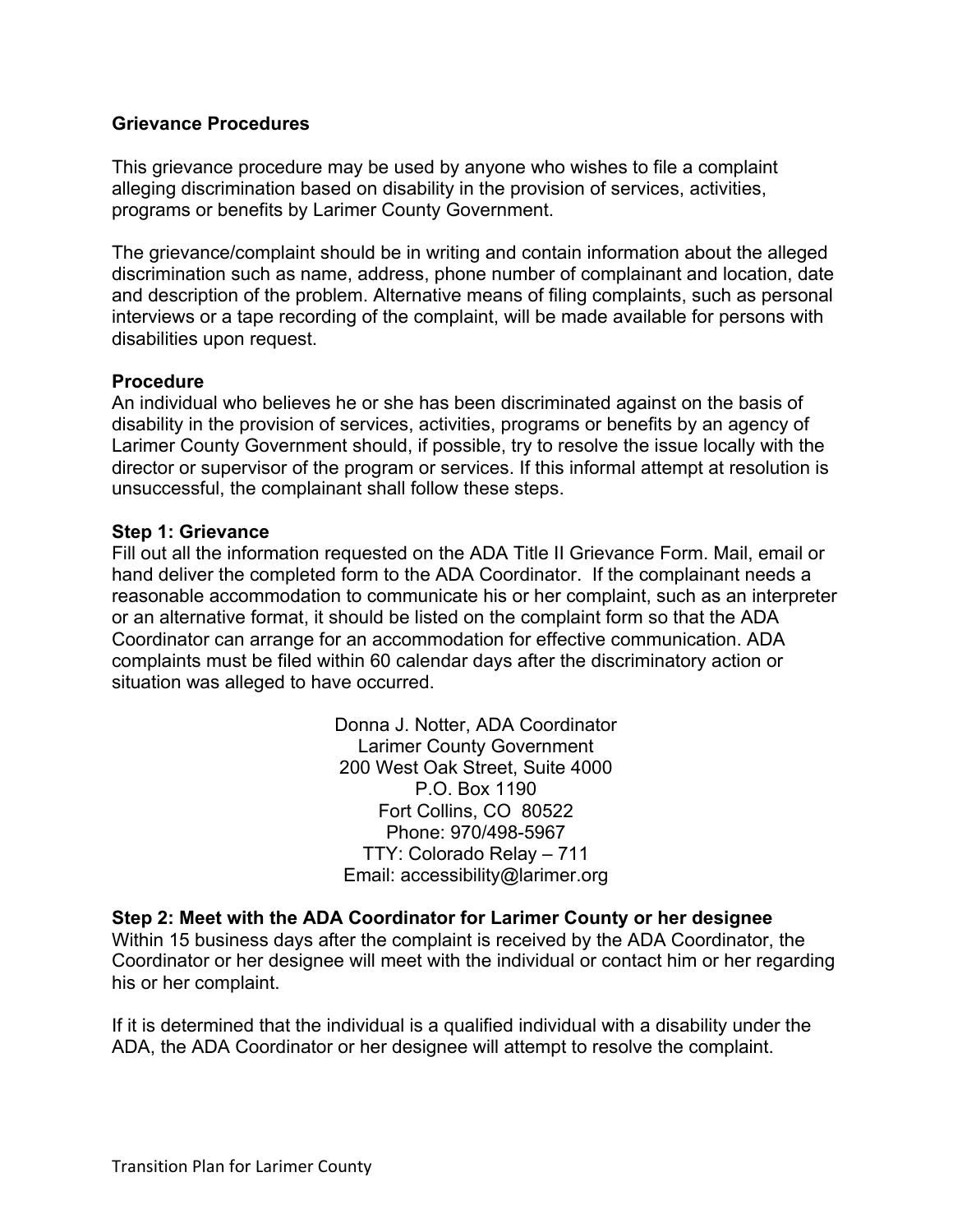# **Step 3: Resolution of the Complaint**

 If the individual and the ADA Coordinator or her designee jointly agree to a resolution of the complaint, the ADA Coordinator or her designee will put the joint agreement in writing and send it to the individual. The agreement will generally contain the following items:

- A description of the complaint.
- A summary of the facts.
- A description of the resolution agreed to.
- $\bullet$ The timeframe for resolving the complaint.
- • Assurance that Larimer County Government will comply with the specific terms and conditions of the agreement.

 For this resolution to be effective, the individual must sign a copy of the agreement and return it to the ADA Coordinator or her designee in the time specified.

# **Complaint Not Resolved:**

 If the individual and the ADA Coordinator or her designee cannot resolve the complaint, the ADA Coordinator or her designee will send the individual a notice of that fact. The notice will generally include the following:

- A description of the complaint
- A summary of any resolution proposed
- A statement addressing the issues that could not be resolved

 It is important for the individual to keep copies of the original complaint or notifications received after meeting with the ADA Coordinator or her designee, as well as any other correspondence or other documentation that is related to the complaint and bring those copies to all meetings, reviews and appeals related to the complaint.

 If the complaint is not resolved, the individual may request a further review of the complaint by the County's Risk Manager, who will review the decision of the ADA Coordinator. If additional information is required, the Risk Manager will schedule a meeting with the individual within 15 business days of having received the complaint. The Risk Manager will issue a decision on the complaint within 15 business days of having received the decision of the ADA Coordinator or her designee, or his meeting with the individual, whichever is appropriate. The decision of the Risk is not appealable.

# **Appeals**

 If the response by the ADA Coordinator or her designee does not satisfactorily resolve the issue, the complainant and his or her designee may appeal the decision, in writing, within 15 calendar days after receipt of the response to the Larimer County Risk Manager: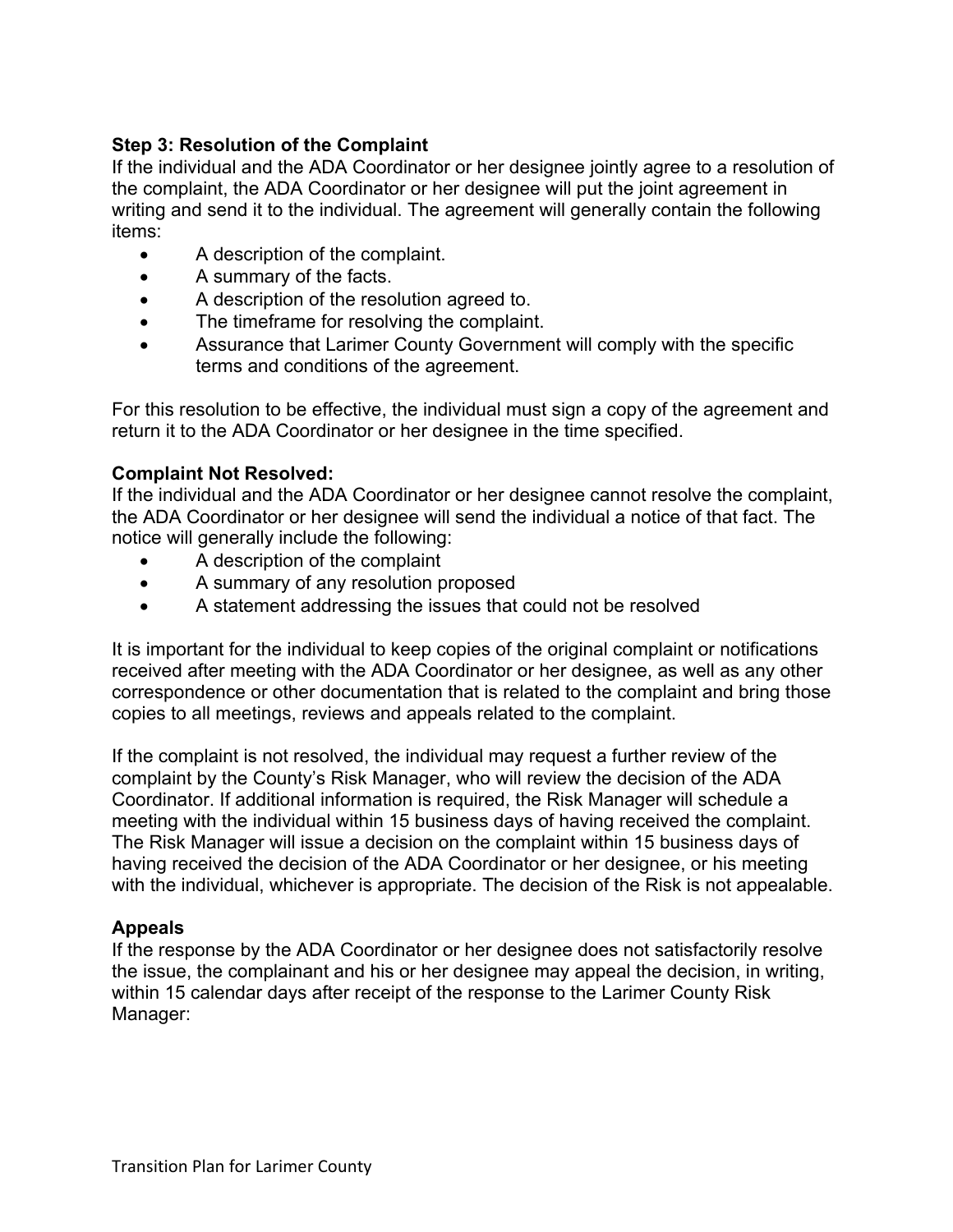Jeffrey L. Green, ARM-P 200 West Oak Street, Suite 4000 PO Box 1190 Fort Collins, CO 80522-1190 Director of Risk Management Larimer County Government

 Within 15 calendar days after receipt of the appeal, the Risk Manager or his designee will meet with the complainant to discuss the complaint and possible resolutions. Within 15 calendar days after the meeting, the Risk Manager or his designee will respond in writing, and, where appropriate, in a format accessible to the complainant, with a final resolution of the complaint.

 All written grievances received by the ADA Coordinator or designee, and responses from this office will be retained by the Larimer County Government for at least three years.

# **U.S. Department of Justice**

 If the individual still believes the grievance has not been resolved, he or she may request a decision from the:

# **U.S. Department of Justice**

 950 Pennsylvania Avenue, NW Washington, DC 20530-0001 202-514-2000

 **Note:** At any time during the grievance procedure, the complainant may refer the complaint to the U.S. Department of Justice at the address above.

# **Analysis of Existing Facilities (Appendix A)**

 Initial analysis of County facilities was conducted by Meeting the Challenge, Colorado Springs, CO in 2017 and 2018 and documented in the original Transition Plan. They conducted surveys of facilities based on the 1991 ADA Standards. They developed a rationale for prioritizing accessibility improvements for buildings owned and operated by Larimer County based on:

> **Priority 1** - Accessible approach and entrance **Priority 2** - Access to goods and services **Priority 3** - Access to public toilet rooms **Priority 4** - Access to other items such as water fountains and public telephones

 Subject to annual budget appropriations and whenever possible, ADA alterations will be targeted for completion during the next 15 years.

# **Emergency Management/Shelters**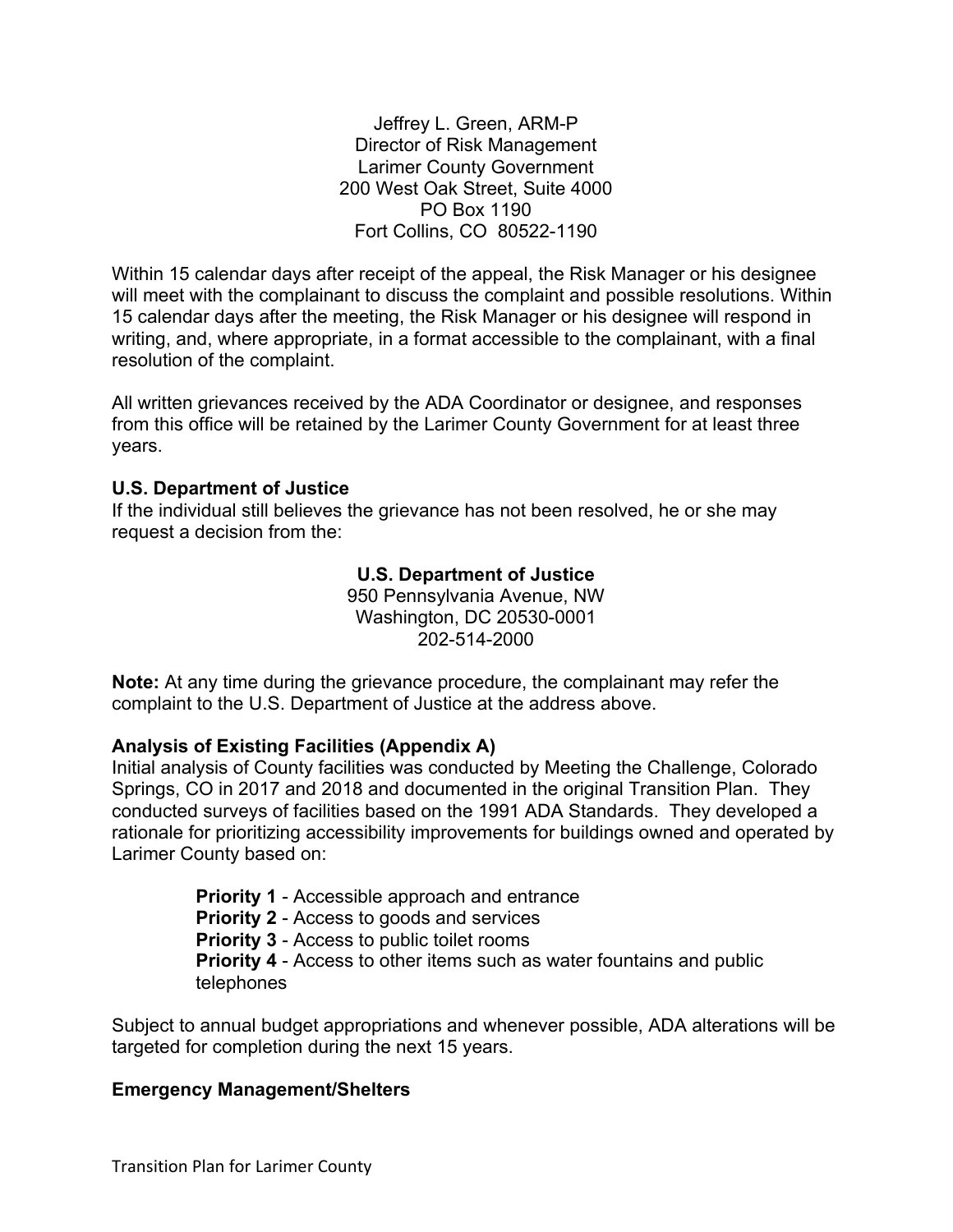One of government's primary responsibilities is to protect residents and visitors. Providing emergency shelter during disaster and emergencies is a basic way of carrying out this duty. Larimer County will have its shelters provide equal access to benefits that shelters provide, including safety, food, services, comfort, information, a place to sleep until it is safe to return home, and the support and assistance of family, friends, unless an action would result in a fundamental alteration in the nature of a service, program or activity or that would impose undue financial and administrative burdens. For information about the County's accessible Emergency Management Plan for people with disabilities go to [http://www.larimer.org/emergency.](http://www.larimer.org/emergency)

## **Service Animals**

 Larimer County follows the ADA in defining a service animal as a dog or miniature horse that has been individually trained to do work or perform tasks for an individual with a disability. The task(s) performed by the dog must be directly related to the person's disability. Under the ADA, "comfort," "therapy," or "emotional support" animals do not meet the definition of a service animal because they have not been trained to do work or perform a specific task related to a person's disability. Larimer County does not require service animals to be certified, licensed, or registered as a service animal. Nor are they required to wear service animal vests or patches, or to use a specific type of harness. Larimer County allows service animals to accompany individuals with disabilities in all areas of its facilities where the public is normally allowed to go.

 Larimer County may exclude service animals from its facilities if 1) the dog is out of control and the handler cannot or does not regain control; or 2) the dog is not housebroken. If a service animal is excluded, the individual will still be allowed to enter the facility without the service animal. Larimer County does not require documentation, such as proof that the animal has been certified, trained or licensed as a service animal, as a condition for entry. In situation where it is not apparent that the dog is a service animal, Larimer County employees may ask: 1) is the animal required because of a disability? and 2) what work or task has the dog been trained to perform?

 Larimer County reserves the right to determine, on a case-by-case basis, whether use of a service animal poses a direct threat, based on that animal's actual behavior or history.

## **Ticketing for County Events**

 Larimer County will provide wheelchair spaces and companion seats that comply with the 2010 ADA Standards along with any other seats required to be offered for sale to people with disabilities. Larimer County will ensure that individuals with disabilities have an equal opportunity to purchase tickets for accessible seating when selling tickets for a single event, or series of events, at Larimer County facilities.

## **Wheelchairs and Other Power-Driven Mobility Devices**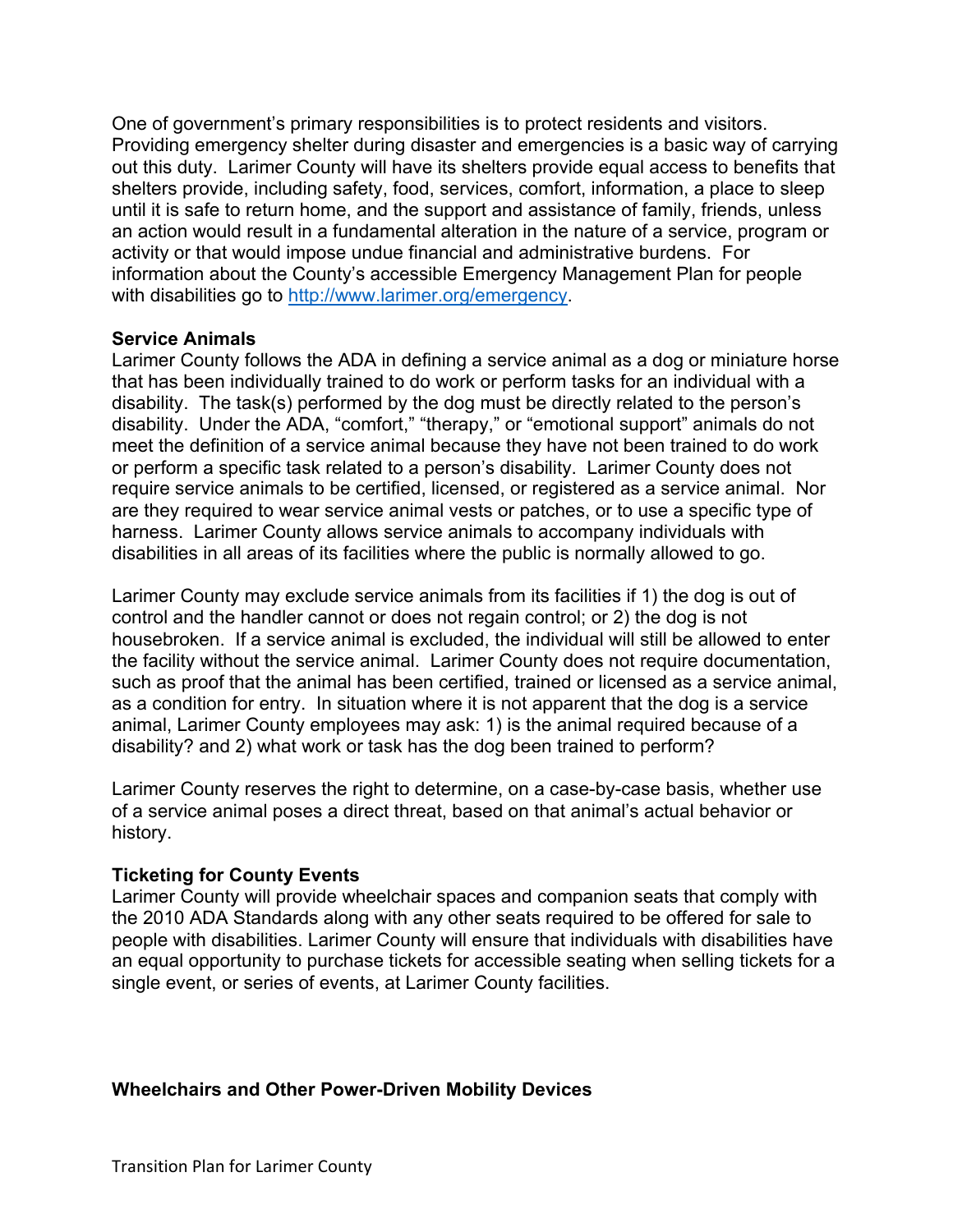Larimer County allows people with disabilities who use mobility devices into all areas of its facilities where the public can go as a type of "reasonable modification" necessary to accommodate people who have disabilities. People with disabilities use a variety of devices for mobility. Some use walkers, canes, crutches, or braces while others use manual or power wheelchairs or electric scooters, all of which are primarily designed for use by people with disabilities.

 Advances in technology have given rise to new power-driven devices (known as "other power-driven mobility devices") that are not necessarily designed specifically for people with disabilities but are being used by some people with disabilities for mobility. These are any mobility device powered by batteries, fuel, or other engines, whether they are designed primarily for use by individuals with mobility disabilities, for the purpose of locomotion. Such devices include Segways®, golf carts, and other devices designed to operate in non-pedestrian areas. Larimer County allows individuals with disabilities who use these devices into all areas where the public can go, unless the County can demonstrate that the device cannot be accommodated because of legitimate safety requirement. Larimer County considers these factors in determining whether to permit other power-driven mobility devices on County premises:

- The type, size, weight, dimension and speed of the device;
- • The volume of pedestrian traffic (which may vary at different times of the day, week, month, or year);
- • The facility's design and operation characteristics, such as its square footage, whether it is indoors or outdoors, the placement of station equipment, devices, or furniture and whether it has storage space for the device if requested by the individual;
- • Whether legitimate safety standards can be established to permit the safe operation of the device; and
- • Whether the use of the device creates a substantial risk of serious harm to the environment or poses a conflict with Federal land management laws and regulations.

 Using these assessment factors, a County facility or program may decide, for example, that it can allow devices like Segways® in a certain facility, but cannot allow the use of golf carts, because the facility's corridors or aisles are not wide enough to accommodate these vehicles. County personnel may ask for a credible assurance that the device is required because of a disability. The County will accept a valid, State- issued disability parking placard or card or a State-issued proof of disability or a verbal statement that the device is being used because of a mobility disability, unless the person is observed doing something that contradicts the assurance. For questions about the use of other power-driven mobility devices in Larimer County facilities, contact the Larimer County ADA Coordinator.